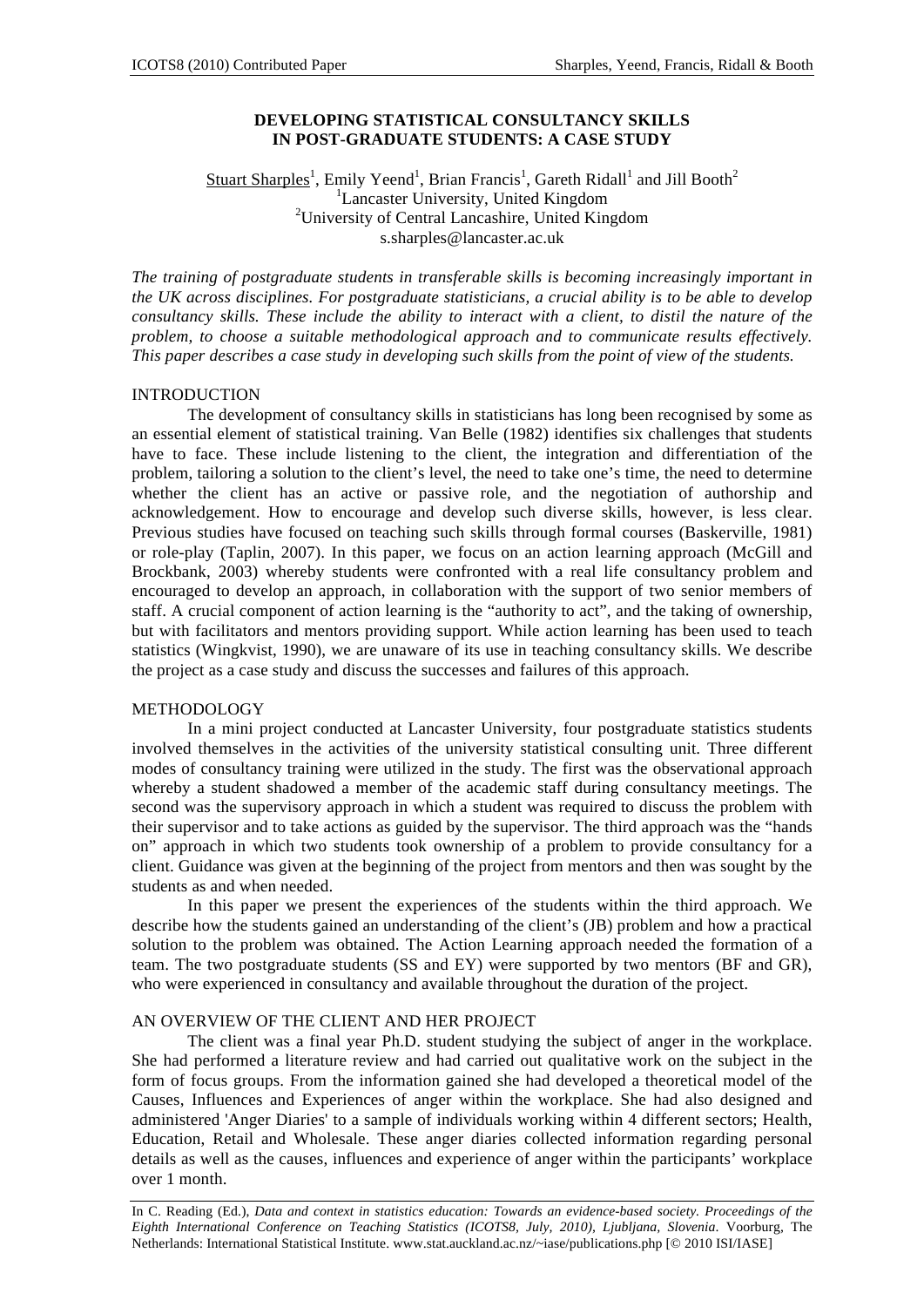### UNDERSTANDING THE PROBLEM

An important first step in the consultancy procedure was to develop an understanding of the work the client had already undertaken. These initial meetings were attended by the client, one of the consultancy mentors and the two students. Since the client was a Ph.D. student in the final stages of her research, there was actually a lot of work that had already been put into her project. Prior to approaching the consultancy group, the client had undertaken a literature review and conducted a series of focus groups which had lead to the development and proposal of her theoretical model. The statistical section, with which she wanted help, was to be among the final pieces of her work. This helped us to not only identify the contextual goals of her research, but also the role the statistics were to play within her work.

Key in providing support was to ascertain the point at which the client had decided she needed our help. The client had in fact already chosen her survey methodology, identified her sample and had administered the survey. The data had even been collected and entered into an Excel spreadsheet and SPSS data file. The part the client was seeking help about was the analysis. From this, we were interested to find out if she had any ideas as to how she would like to go about analysing the data. Although she had spoken to a statistician a few years ago, at the beginning of her study, she did not know what to do and so was very open to ideas, providing they helped her achieve her goal.

Ascertaining a clear aim for what the statistical analysis had to achieve was very important in order for us to be able to meet her requirements. However it was also important to discuss the feasibility of her expectations. In essence, the client wanted to use the data she had collected to assess the accuracy of her proposed theoretical model and, where appropriate, to suggest modifications. However, the model she had proposed was very complex and we therefore explained that we would like to approach this by breaking her model up into sections. By discussing her theoretical model with her, we found that the theoretical frame work she had utilized and developed could be partitioned up in a way that would make sense given the context of her work.

The time frame within which we had to work also had a large bearing on what could be achieved and so it was essential that we established our goals quickly. The client contacted the consultancy group in late October and was required to submit her draft Ph.D. at the beginning of January. However family commitments of the client and our own work commitments meant that this time was even further reduced. In addition, the client confessed that her ability in statistics would need to improve for her to be able to conduct the statistical analysis confidently and appropriately. It was therefore explained that it was unlikely that it would be possible to assess the whole of her theoretical model in the detail she would like, but that focus would have to be given to a particular part.

Following the initial series of meetings, the students were given ownership of the project but with strong support from the consultancy mentors.

### PROVIDING A PRACTICAL SOLUTION

One of the first considerations was where to hold sessions with the client. Fortunately, the Postgraduate Statistics Centre had available a small room containing a couple of computers and a white board which could be booked in advance for short periods of time. This provided us with a quiet and comfortable environment in which to work with the client. The computing facilities available meant we could show the client directly how to use SPSS to analyse her data and the booking facility meant we could be sure of being able to work without distractions.

Given the client's previous experience with statistical software, the decision was made to keep the analysis within SPSS. This was a package that both she and the consultancy team had access to and had experience with. This avoided having to familiarize the client with the software whilst teaching her the statistical skills she needed. It also meant that once she had left the sessions with us she was able to put into practice what she had learnt easily.

The initial step was to get the client performing some exploratory analysis that would allow her to check her data entry for mistakes. Further exploratory techniques were then explained to her so that she could summarise her sample population well and produce a basic preliminary analysis of the data which explored issues of interest to her. This was achieved by identifying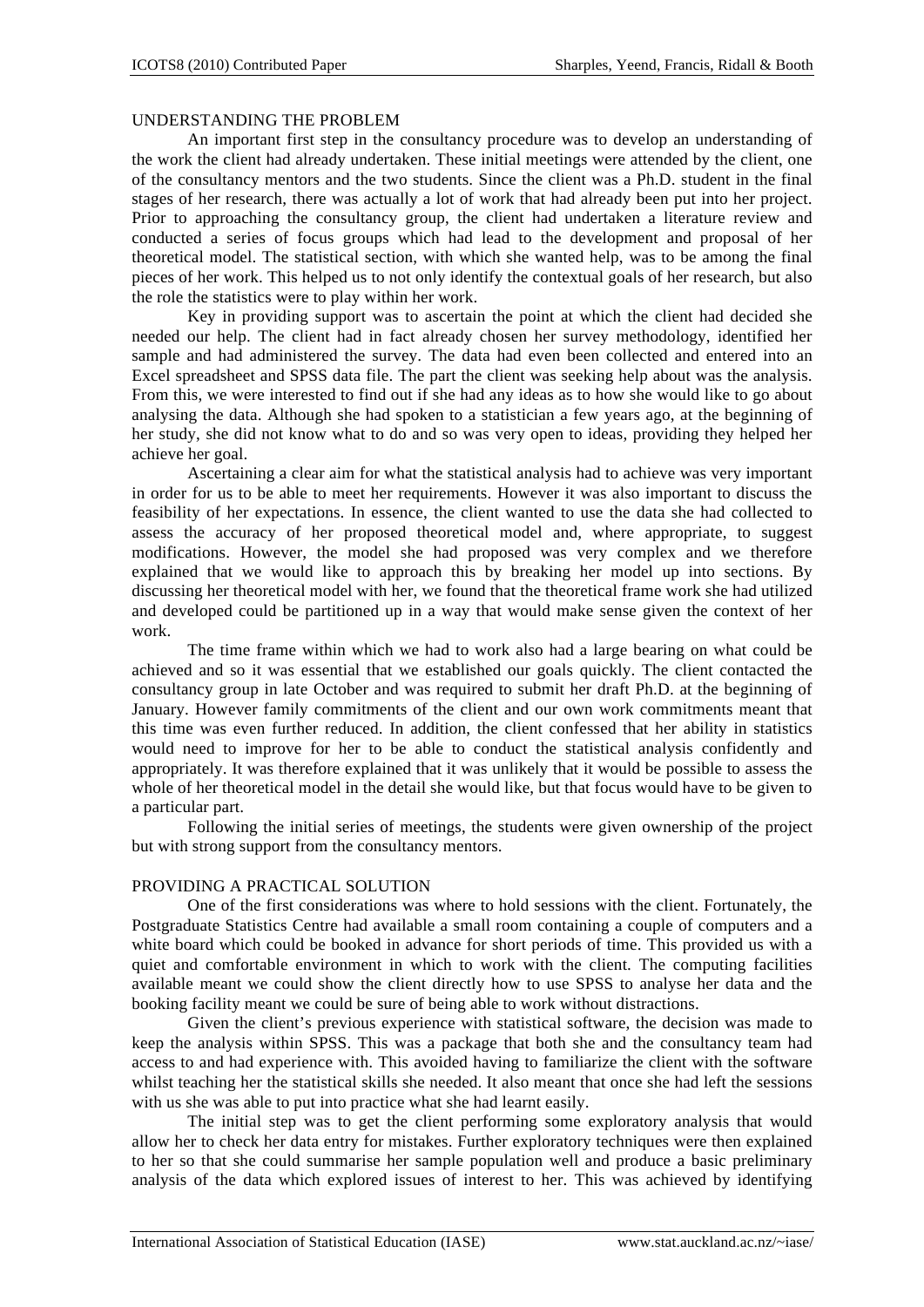potential issues of interest and showing her how she could address them using simple tables and charts. She was then shown how to achieve these graphics in SPSS. In addition, a summary 'help sheet' was produced to act as a reminder of the possible techniques available to her.

The students requested that the client produce a draft of her exploratory analysis so that they could read through what she had done. This enabled them to gauge how effectively they had explained the various concepts to her, how quickly she had picked them up and where weaknesses lay. This allowed them to provide her with feedback on the appropriateness of her analysis and interpretations and address areas of difficulty to ensure a solid foundation before they moved on to more sophisticated statistical methods.

One area of difficulty related to the complexity of the client data. As the data consisted of a number of anger episodes for each individual, there was a multi-level structure, with explanatory variables at the anger incident level and also at the respondent level. The mentors and students met to discuss this problem, and an approach using SPSS (Generalised Estimating Equations) was decided upon. The method lay beyond the client's knowledge of statistical methods, but the students felt able to explain the method, and felt sure that the client would be able to approach the method and understand and interpret the output.

In order to effectively explain the chosen modelling procedure, a number of materials were prepared before the final sessions between the students and the client.

- Firstly, an example of the use of the model was produced showing typical SPSS output. The SPSS output was annotated with example interpretations.
- A 'help sheet' was then produced to explain the choice of statistical model and when it can be appropriately applied, along with the references for the methodology.
- In addition, a set of screen casts (video tutorials) were embedded within a web page, to provide a 'take away' explanation of how to perform the analysis within SPSS.

This enabled the client to take charge of the analysis herself, and to understand the output. In particular, the video tutorials were effective in explaining the user interface and the mechanics of model fitting. The students also made themselves available to the client via email for consultation.

### DISCUSSION

The outcome of the project was mostly positive for both client and students. The client was more than happy with the work achieved and the way in which the students worked with her. The students were also pleased with the outcome of the project. When experiencing consultancy for the first time, in order to build the student's confidence it is probably key to have a successful project. In part, this depends on the flexibility and openness of the client, and this is difficult to judge beforehand. In the students' evaluation they stated "Despite having such a positive experience we now understand how projects like these can fall apart due to differences in opinion and personality".

The students commented further on their experience, and identified key elements of the experience. These included the fact that there were two students working together, that real satisfaction was gained from the help given, that the workload balance between client and students was negotiated successfully and issues relating to support mentoring and reward.

*Being able to prepare the help materials in advance helped cement and also show the pitfalls in our knowledge. Though it did take longer than we would have expected to prepare these materials, working together meant it was possible. If this project had only involved one of us, we might not have obtained the success we did. In fact, even for the two of us we felt that the project was very time consuming, though we can put this down to our desire to not fail and inexperience of knowing when to stop.* 

*In hindsight we think that one of the reasons for our enjoyment was that someone had directly benefited from our work and that they also acknowledged and appreciated this. We think this was a direct result from being able to initially convince the client that what she asked for was*